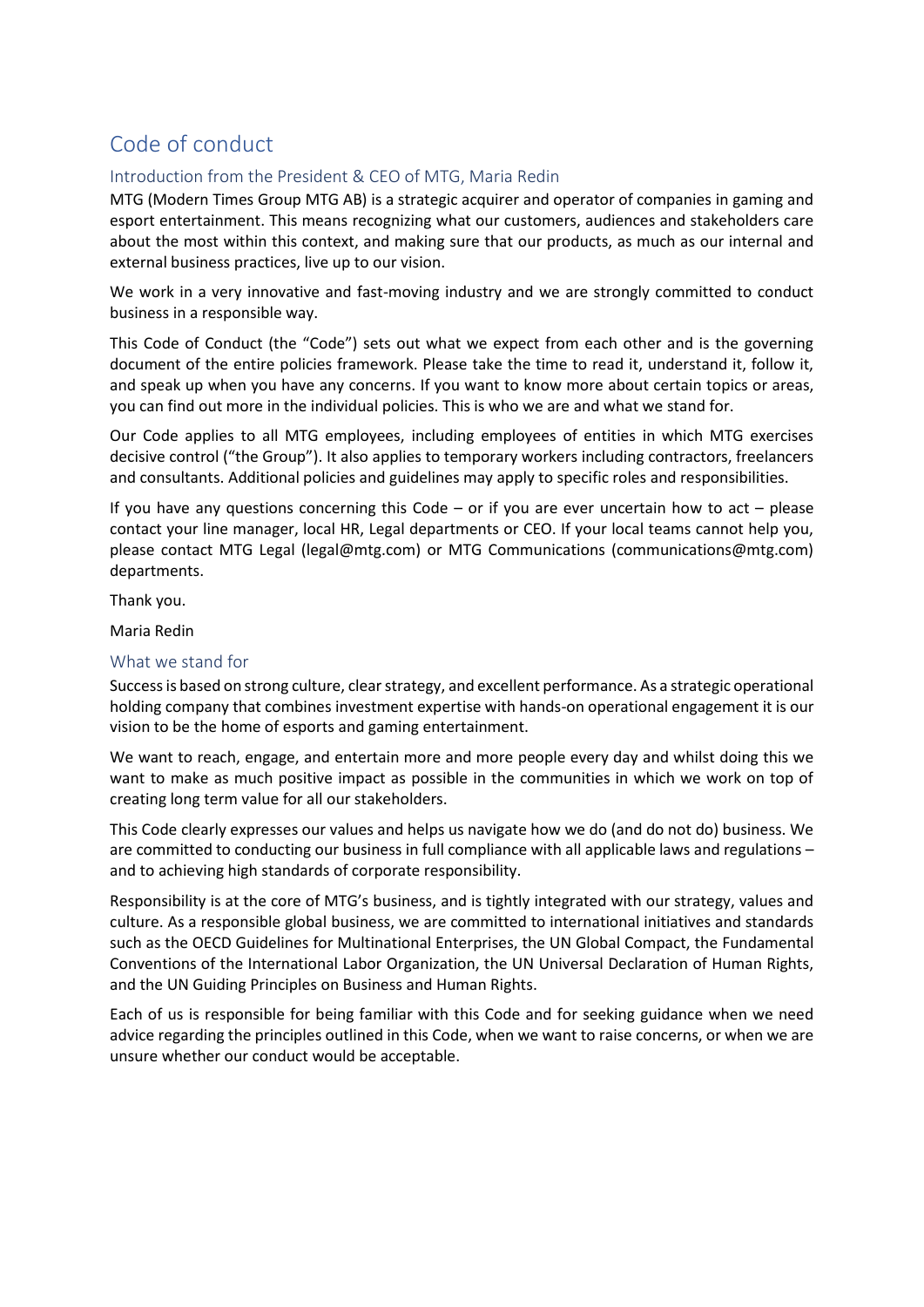### Committing to our people & our world

*Everyone in our Group expects and gets equal opportunities*

*We understand, respect and value each other's differences*

*We are committed to each other and to the environment that we share*

**Diversity, equality, and non-discrimination:** We should all enjoy equal opportunities. When it comes to recruitment, promotion, and training, what counts is competence, experience and performance. We believe that successful teams are diverse teams. We understand, respect and value each other's differences. We do not tolerate discrimination, bullying, victimization or any kind of harassment.

**Fair working conditions:** We should provide a professional environment that is in line with universal human and labor rights standards, applicable laws, and agreements on working hours and wage. We are free to join associations or unions, and to bargain collectively or individually. We do not use child or forced labor in our business operations.

**Health & safety:** We supply and keep a safe working environment that promotes physical and psychosocial wellbeing. Our offices and facilities follow all applicable health and safety regulations. Everyone should enjoy their job and have a healthy work-life balance, so we discourage work in excess of the applicable statutory cap on hours.

**Protecting our environment:** Our planet is our home. We nurture and safeguard the environment by keeping track of our carbon footprint, mapping our energy consumption, and encouraging each other to recycle waste and reuse equipment where possible.

**Who to contact with questions or concerns:** Please contact your line manager, local HR or CEO. If your local teams cannot help you, please contact MTG's Communications team(communications@mtg.com).

#### Protecting our assets

*Every asset must be kept safe*

*When something is not public, we keep it private*

*We only use work assets for work*

*Protecting our assets safeguards our business – this is a responsibility we all own*

Our software, computer systems, equipment (including desktops, laptops, tablets, and phones), intellectual property, strategy plans, and data are assets that make our product offering possible. So are the Group company names and logos. Every asset enables the success of our business in some way. We are all responsible for protecting and using them correctly. We are careful about how we use our IT assets, about how we manage confidential information, and about our responsibilities even after we leave the Group.

**Our IT assets:** We only use company email, corporate communication platforms, and internet connectivity and devices for legitimate and authorized business purposes. Limited private usage is fine too – if it does not hurt our work or contradict this Code or other relevant Group Policies. We do not access, display, download or share inappropriate content or information when using our IT environment. This applies to material that is illegal, offensive, harassing, racially or sexually discriminatory, or otherwise inconsistent with a professional and ethical environment. We are careful when opening attachments or links in emails or on sites that are not related to our business, or from any source that we do not recognize. Using personal software on a work computer, or modifying our software, is a security risk and requires the approval of the local IT department.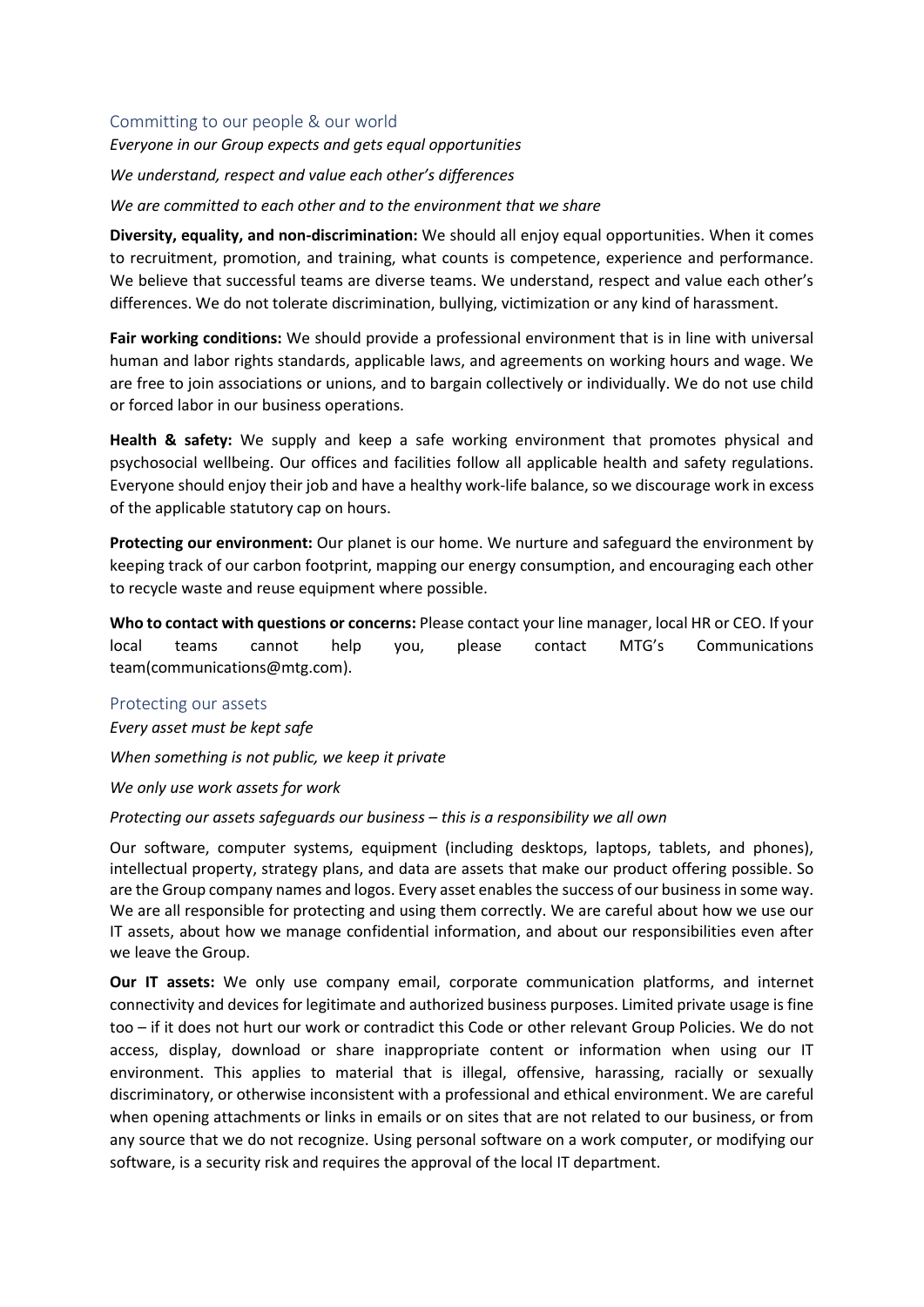**Confidential information:** As part of our work, we may have access to information about our operations that is not available to other people within and outside the organization. This could include financial data, business plans, contracts, and customer or supplier details. We protect confidential information from improper use and do not share it – even with colleagues – unless properly authorized to do so.

**If we leave the Group:** If we move on, it is time to return all company assets in our possession. After we leave, confidential information stays confidential.

**Who to contact with questions or concerns:** Your line manager, local Data Protection Manager, Head of IT or CEO. If your local team cannot help or support you, and you feel you have serious concerns about the conduct of business at your company, please contact MTG's Whistleblower channel (whistleblower@mtg.com).

Doing business the right way *We do not give or accept bribes We compete vigorously but fairly We act with honesty and integrity* 

#### *Never compromise ethics when doing business*

There is never a wrong time to do the right thing. We behave ethically towards everyone. We embrace principles such as freedom of expression, the right to privacy, editorial independence, and universal service accessibility. We promote plurality, diversity and inclusivity as well as rejecting discriminatory or objectionable behavior. We follow applicable laws on illegal and unsuitable content as well as age ratings and restrictions for both games and events.

**Anti-bribery:** Everyone working for – and on behalf of – the Group is expressly prohibited from giving, offering, or promising anything of monetary or beneficial value to influence someone's actions directly or indirectly or to obtain and keep business in a way that would not be possible without the bribe. The same goes for asking for, accepting, or receiving a bribe. A bribe is not just cash in an envelope. It can be the provision of anything of value – including cash or equivalents, gifts, paid expenses, entertainment, favors or loans – in return for certain actions that provide an unfair advantage or help avoid the consequences of someone's actions or which is otherwise provided to illegally influence a decision.

Employees of the Group will not face punishment of any kind for refusing to pay a bribe or for reporting unethical behavior as described in the Code – we expect such honesty and integrity of each other and those who we work with.

**Conflicts of interest:** We avoid and eliminate conflicts of interest. Examples of conflicts of interest include keeping external directorships or significant shareholdings in suppliers, customers, or competitors; employing family members or friends; or using a supplier in which a relative or close friend has a significant role or financial interest.

We do not work – in any role – for another individual or entity in a way that could affect our ability to carry out our roles and responsibilities within the Group.

**Fair competition:** We compete vigorously but fairly. We are committed to free and open competition and abide by applicable competition laws wherever we do business. We expect the same high standards from each other. We never agree with a competitor to limit how we compete with one another. This means: no price fixing; no agreements to split markets or customers; and no bid-rigging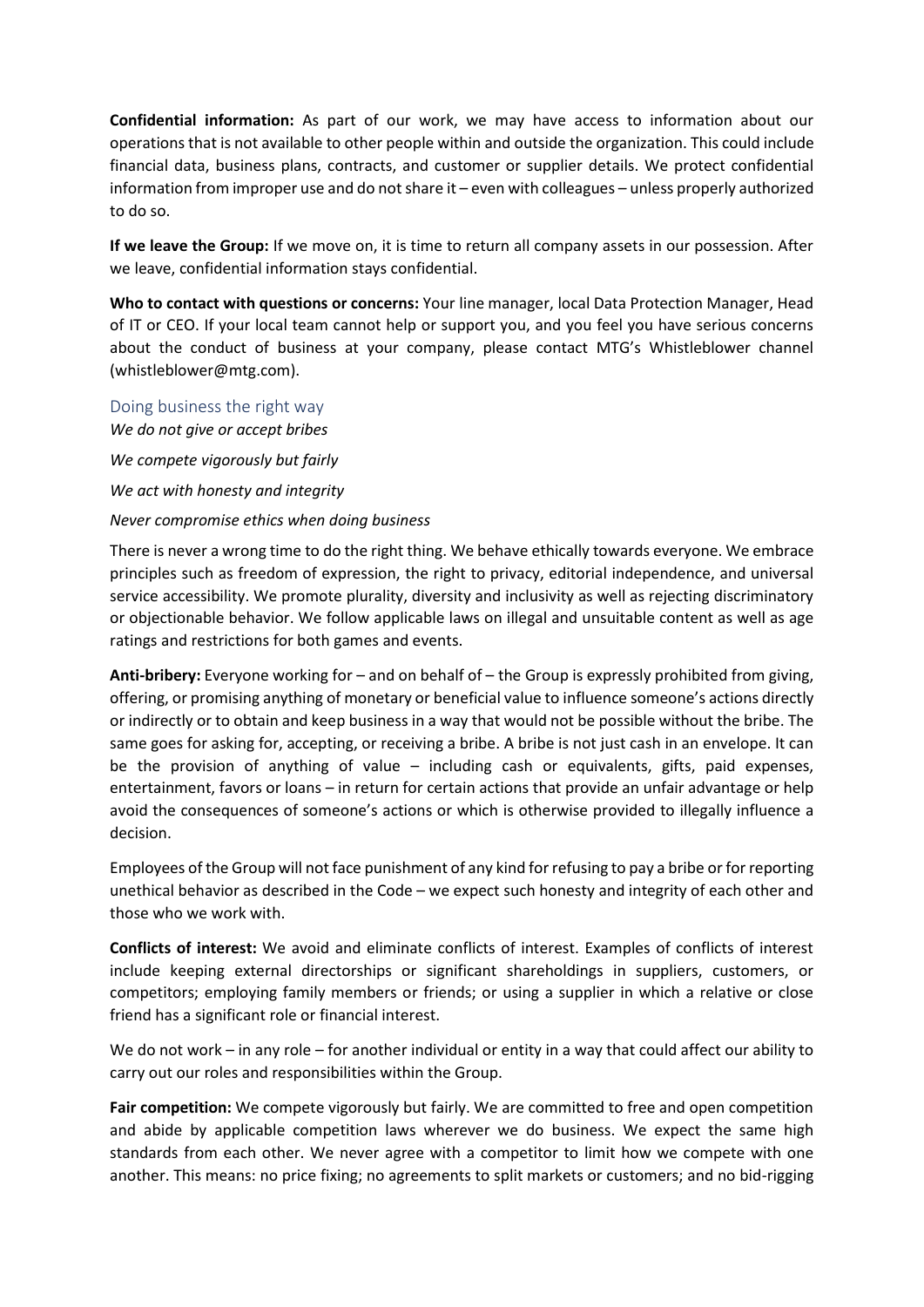arrangements with our competitors. Competition laws also prohibit the abuse of dominant market positions.

**Doing business internationally:** Most countries have adopted laws regulating international business activities. Some of these laws prohibit business dealings with specific countries, companies, or individuals. The rules may restrict transfer of assets, monetary payment, or provision of services to these countries or parties. We make sure that we know our business partners – including who owns or controls them, what business they do and where, and their reputation. Existing and new business partners are screened and checked against available sanctions lists.

**Representing the Group:** Wherever we are in the world, we always behave as ambassadors for the Group, and we respect local cultures at all times. Please refer to MTG's anti-bribery and anti-corruption policy for further guidance on acceptable and prohibited gifts and hospitality.

**Interacting with partners and suppliers:** We respect human and labor rights as well as the interests of the Group employees and third parties – and we only collaborate with partners and suppliers that do the same. We ensure that current and prospective partners and suppliers are aware of – and act in accordance with – our Supplier Code of Conduct.

**Who to contact with questions or concerns:** Your line manager, local HR or Legal departments or CEO. If your local teams cannot help you, please contact MTG's Legal (legal@mtg.com) or Communications (communications@mtg.com) teams.

## Handling information the right way

*We work responsibly and in compliance with applicable laws when handling personal data*

*We keep inside information in-house*

*We let our communications teams take the lead on communication*

We respect the right to privacy. We keep reliable records and ensure accurate communication. And insider trading is always out.

**Data protection:** Everybody has the fundamental right to privacy, and we always respect this right. We protect all personal data entrusted to us, and we follow all data protection laws and regulations wherever we work. We hold and process personal data about our employees and customers for administrative and commercial purposes. The definition of personal data is very wide and can include name, address, phone number, date of birth, social security number, bank account information, IP address and device ID. We only collect, access, or process personal data that we need to conduct our business, and only for the purpose for which it is intended. We also ensure the data is always kept secure.

**Business information and communication:** As a publicly listed company, we have an obligation to supply business information to our stakeholders on a regular basis. All our public communication and disclosure is full, fair, prompt, and accurate. Our records form the basis of MTG's public disclosure and are also used in our internal decision-making processes. To ensure that our financial statements accurately reflect MTG's asset base and transactions, we are responsible for ensuring that all information that we submit to company records is complete and accurate. If asked (online or offline, in or out of the office) about MTG's views or statements by any external party, we pass the request on to our local communications team or MTG's Communications team. These functions take responsibility for commenting publicly on MTG group matters including strategy, performance, news, and opinions.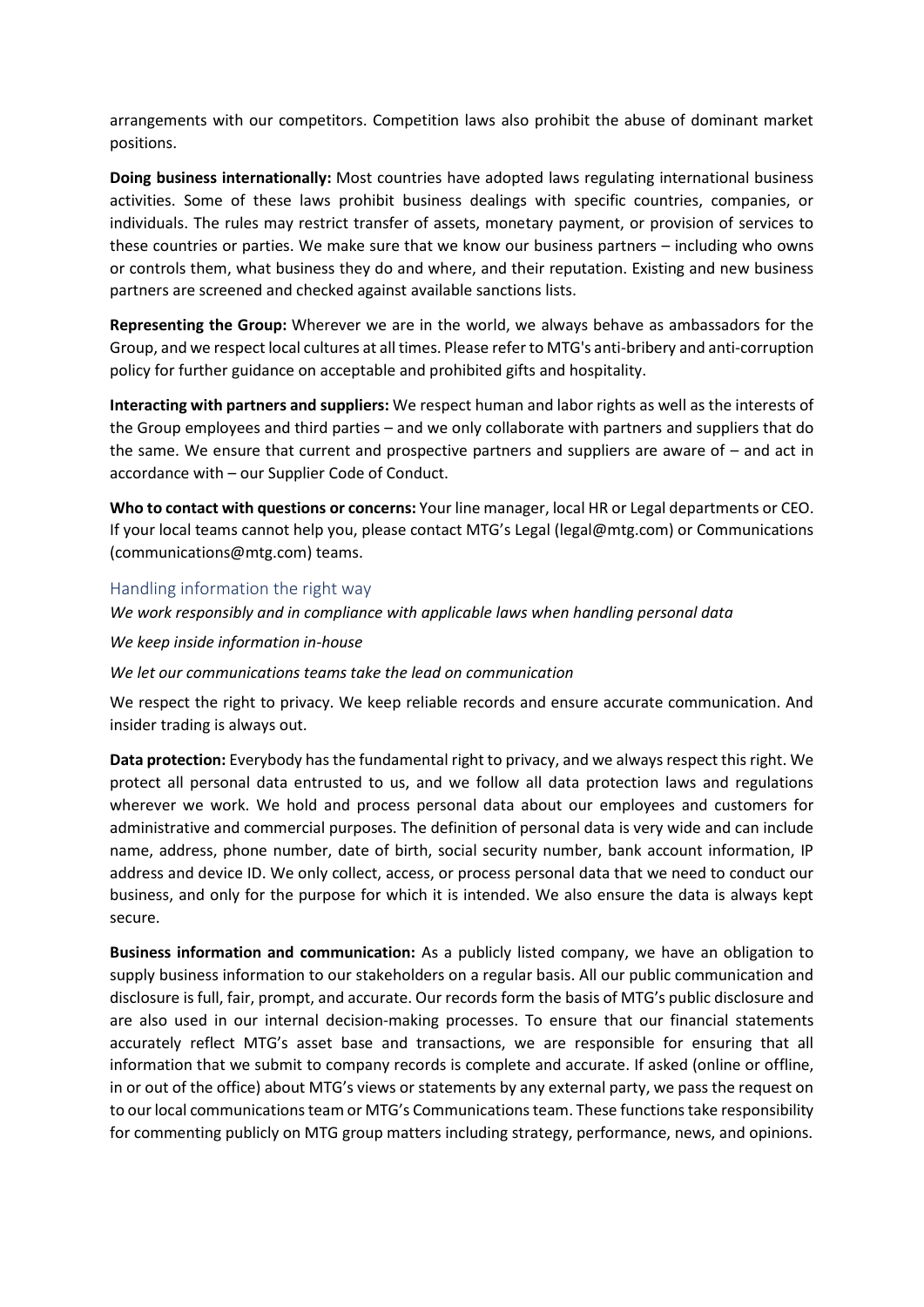**Insider trading:** If we have access to information about the Group (or about a customer, partner or supplier) that is not available outside the company, and this information would be likely to have a significant effect on MTG or another company's stock price if it was made public, then we do not share this information, or conduct any transactions based on this information, or suggest that anyone else conducts such transactions, or change any orders that have already been placed.

**Who to contact with questions or concerns:** Your line manager, local Legal or Communications department or CEO. If your local teams cannot help you, please contact MTG's Legal (legal@mtg.com) or Communications (communications@mtg.com) teams.

## Raising concerns

## *We take all concerns seriously*

# *We speak up without fear of negative repercussions*

We do business honestly and with integrity. If we have a concern, we speak up – and we expect each other to do the same.

**A culture of openness:** We promote a culture of openness, responsibility, and accountability. We want everyone to feel comfortable about raising concerns. We expect you to tell us at once if you believe a violation of our Code or applicable laws has taken place or will take place in the future. Doing so makes an essential contribution to the sustainability of our culture. We can raise any matter of concern without worrying about a negative reaction. Our concerns will be taken seriously and investigated appropriately. Managers are responsible for encouraging an open dialogue, and for supporting employees by addressing all concerns in a fair and unbiased manner.

**How to raise concerns:** We encourage employees to raise concerns when there are indications of potential breaches of legal or ethical standards. All such concerns shall first be raised with the direct manager or, if the allegations are about that manager, with their manager or with the legal department or CEO. Should you not believe that the concern has been, or will be, dealt with appropriately you can report the incident anonymously to MTG's whistleblower email address: whistleblower@mtg.com. MTG will investigate all concerns reported, unless these are clearly matters that must be resolved locally (staff grievances, comments on business decisions, workplace disputes, and similar). Allegations received will be investigated and follow a balanced approach to keep the informants' anonymity and protect the reputation and good standing of our companies and managers. MTG prohibits any retaliation against whistleblowers and, therefore, encourages informants to disclose their full details when reporting an allegation.

# Concluding remarks

We are each responsible for familiarizing ourselves with this Code, and for seeking guidance if we are unsure whether a particular course of action is the right one. Our Code is our compass in situations we face daily; you can always start by asking yourself these three questions, and never hesitate to seek guidance.

- 1. Does it follow our Code?
- 2. Am I comfortable with it?
- 3. How would it feel if it was shared with others?

In addition to this Code, MTG has adopted below Group policies which supply further information in the areas covered by this Code. The Code and relevant policies are either available publicly at: https://www.mtg.com/policies-guidelines/ or internally for restricted use policies.

- Anti-Bribery and Corruption Policy
- Asset Protection Policy